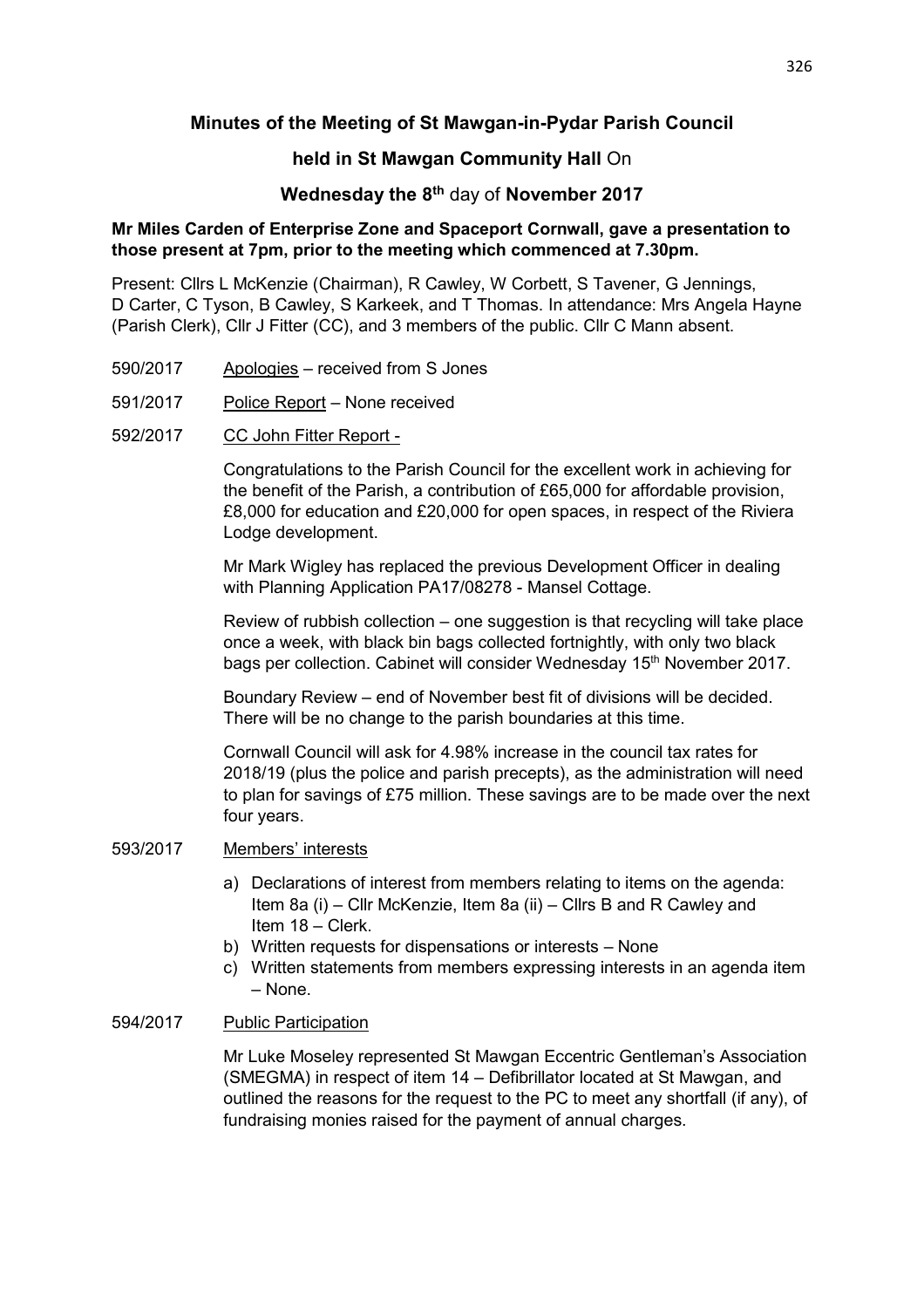Mr David Vickery had written to the Clerk highlighting the state of the footpaths and reported a broken kissing gate which were noted under item 20 – Correspondence Received.

- 595/2017 Minutes of the last meeting Proposed by Cllr S Karkeek and seconded by Cllr C Tyson and **resolved** to accept the minutes of the 11<sup>th</sup> October meeting as a true record and were duly signed by the Cllr L McKenzie.
- 596/2017 Clerk's report The report had been circulated prior to the meeting:

 In accordance with Financial Regulations 4.1., A new projector (£97.99), projector stand (£18.90), and projector screen (£25.99) was purchased to facilitate the display of Planning Files and presentations at meetings enabled from budget monies previously allocated by Cornwall Council (CC) for the move to electronic planning documents. Authority was determined by the Clerk/RFO, in conjunction with the Chairman of the Council, as the items were below £500, and appear on the accounts sheet under Clerk's expenses.

597/2017 Planning – New applications – to discuss and decide on response to Cornwall Council.

### **Cllr L McKenzie left the room at this juncture. In accordance with Standing Order 3 (m) The Vice-Chair, Cllr C Tyson presided over the next item.**

 i PA14/00419. Applicant: Mr J Barlow. Proposal: Removal of condition 6 (holiday accommodation occupancy restriction) in respect of decision - - PA17/09148 (outline permission for the construction of ten holiday chalets) to be replaced by leasehold/estate management clauses. Location: Merlin Golf Club Mawgan Porth TR8 4DN.Those in attendance unanimously **resolved** to object to this application. The Local Planning Authority's own assessment has always been that this is not a suitable site for permanent residential occupation, yet the present application seeks to remove the only condition that prevents such occupation.

### **Cllr L McKenzie returned to the room and to the Chair**

### **Cllrs R and B Cawley left the room at this juncture**

ii **PA17/07222.** Applicant Mrs B Cawley. Proposal: Form bay window on front of property. Location: 13 Council Houses Carloggas St Mawgan. It was **resolved** no objection.

### **Cllrs R and B Cawley returned to the room**

- 598/2017 Any other planning applications received from Cornwall Council by the time of the meeting.
	- i **PA17/09687** Applicant Mr Steve Tavener Sun Haven Valley Ltd. Proposal: Use of land for the stationing of 15 static holiday caravans and 15 holiday lodges, provision of access and car parking. Location: Land East of Sun Haven Valley Caravan Park Mawgan Porth. **Deferred until December meeting**
	- ii **PA17/09689** Applicant: Mr Steve Tavener Sun Haven Valley Ltd. Proposal: Extension to existing games room to create larger space. Location: Sun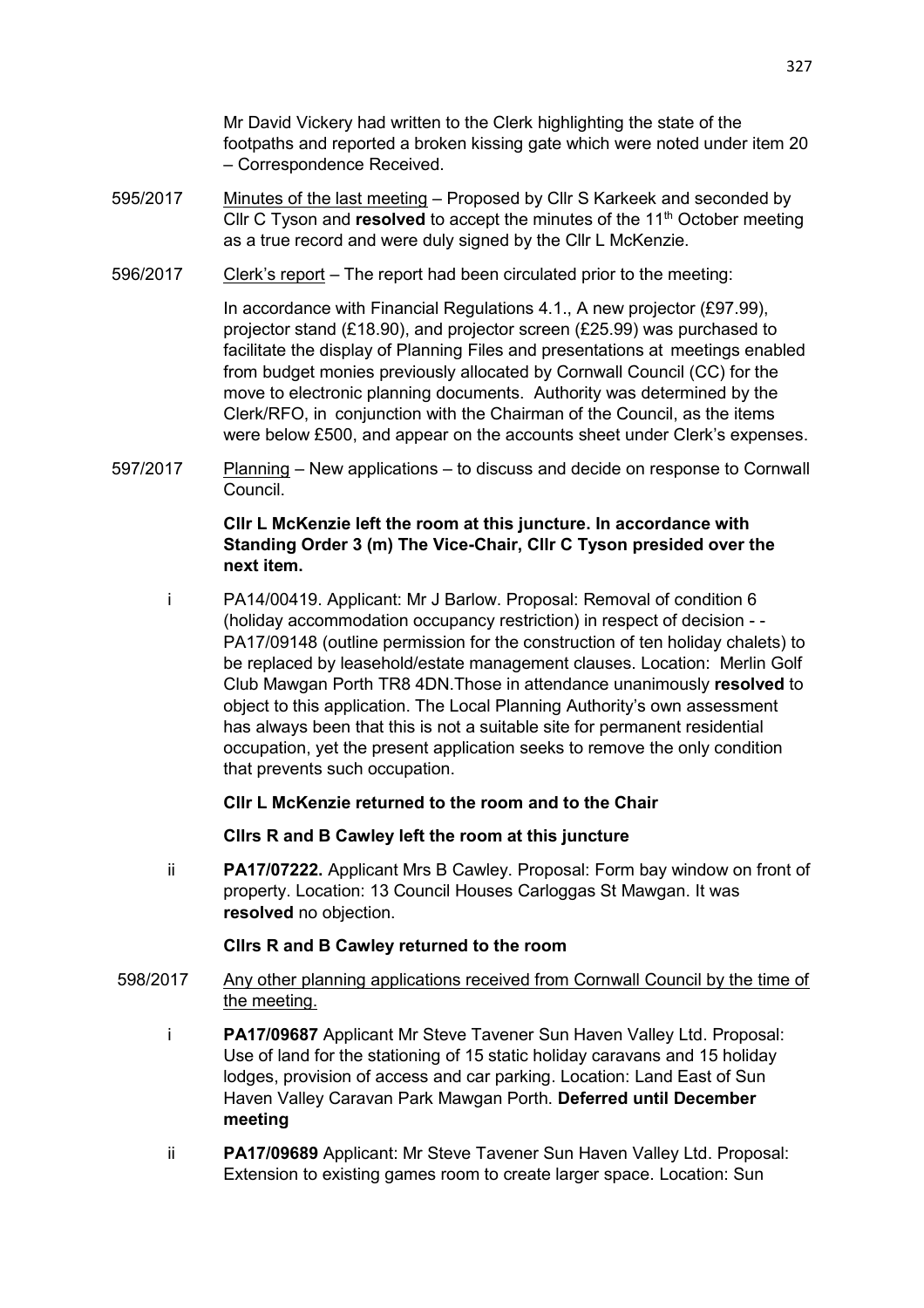Haven Valley Holiday Park Road from Mawgan Porth Hill to Mawgan Porth Holiday Park Mawgan Porth Newquay. **Deferred until December meeting**

- 599/2017 Advices and decisions by Cornwall Council circulated prior to meeting.
	- i **PA17/06320 APPROVED** Applicant: Bertrand Louvreux. Proposal: Listed building consent for replacement of a sash window with a door to provide improved, safe access to the garden. Periodic renewal of stone floor to the servant areas of the ground floor. Location: The Old Rectory Access to The Old Rectory St Mawgan TR8 4EZ
	- ii **PA17/06872 APPROVED** Applicant: Ms Colette Cuddihy. Proposal: Listed building consent to re-roof the Presbytery (East wing), including replacement of rooflights. Refurbishment of the Presbytery (damage from previous leaks etc), re-wire and re-servicing including new boiler in an external enclosed boiler house. Minor internal alterations to the layout of the rooms to reveal the historic oriel window and create bathrooms required (including an accessible WC/shower), rationalisation of ad-hoc drainage to the east elevation. Repairs to below-ground drainage and rainwater goods. Location: Lanherne Carmelite Convent Long Lane St Mawgan TR8 4ER
	- iii **PA17/07870 APPROVED** Applicant: Mr Richard Johns. Proposal: Demolition of dwelling and erection of a replacement dwelling. Location: Atlantic View Mawgan Porth Hill Mawgan Porth Newquay TR8 4AL
	- iv **PA17/08282 APPROVED** Applicant: Ms A Blair Proposal: Proposed two storey and single-storey extensions. Location: Sea View Cottage New Road Carloggas St Mawgan TR8 4EG

### **The following decision was received after the Agenda was posted**

- v **PA17/08403** APPROVED Applicant: Mr Stephen Webb. Proposal: Proposed balconies, removal and replacement of existing flat roof, construction of new lantern roof to existing dining room. Location: Gabriels View Tredragon Road Mawgan Porth Newquay TR8 4DJ
- d Planning Enforcement Issues Clerk to ascertain whether dumping of site material at the side of Odd Spot curtilage is being investigated by the Cornwall Council Enforcement Team
- 600/2017 Neighbourhood Plan Report Chair of the Group, Cllr Corbett reported that meetings have been taking place once a fortnight. An incomplete survey suggests that approximately half the dwellings in Mawgan Porth/Trenance are second homes. Work continues in this regard. Feedback from parishioners suggests that, for Mawgan Porth, the increase in the size of properties and ancillary building is a concern, and that there is a wish not to see the formerly designated Area of Special Character spoiled by development. Similar concerns exist for the Conservation Area in St Mawgan and its former ASC. It was felt that affordable housing should be directed to St Mawgan rather than Mawgan Porth due to St Mawgan's better facilities. Prospective policies may include the reinstatement of the Areas of Special Character policies from the Restormel Local Plan; the reinstatement of the Development Envelopes from the RLP as constituting the core areas of each village; a policy to create a presumption against development in the flood plains; and other policies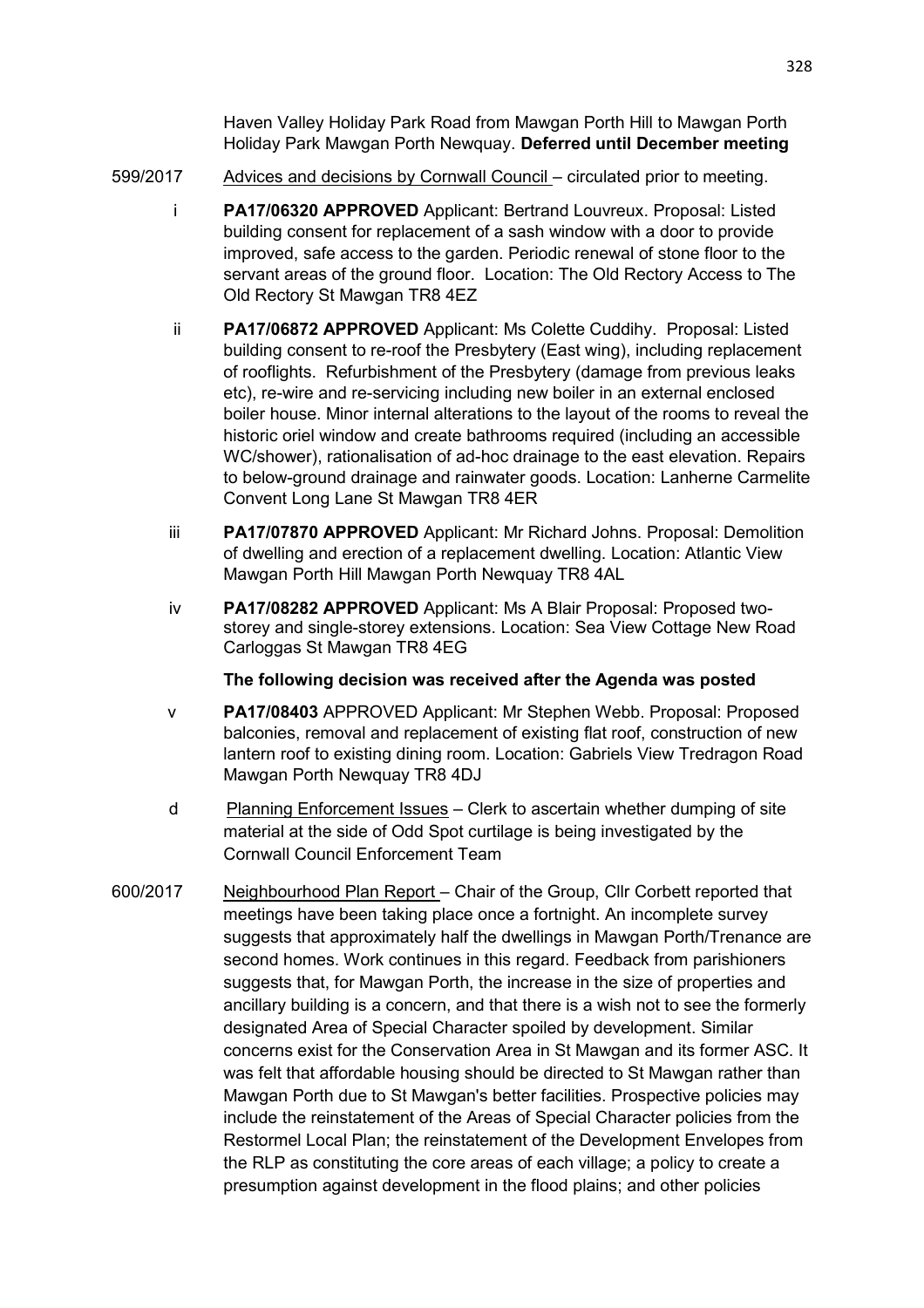regarding necessary infrastructure. Representatives from the Group will attend a 'workshop' organised by Cornwall Council in December.

601/2017 Affordable Housing Report - A meeting is to be arranged with Andrew George to discuss provision of affordable housing in the Parish. Cllr Corbett reminded the members that a Housing Needs Assessment was undertaken by the PC approximately 3 years ago. This was deemed to be robust in the Spring and workable for a further 18 months, and therefore sufficient for discussions to progress.

# 602/2017 Working groups

- (a) Amenities
	- **Playground Fence** discussion regarding replacement style and material focussed on safety for users. Working group members awaiting responses and quotes to replace fence. The Clerk confirmed that Sovereign Play Equipment's engineers will repair/replace the rusty fittings on playground equipment week ending 24<sup>th</sup> November 2017.
	- ii. **Telephone Kiosk** Carloggas. Mr David Vickery was thanked for his kind offer to replace the broken telephone kiosk panes of glass with polycarbonate, free of charge.
	- iii. **Burial Ground** Annual Burial Charge Review 2017/18. The PC are content with the current charges this year. It was **resolved** to maintain the 2017/18 rates.
- (b) Transport and rights of way
	- i. **Footpath**: Lower Lanherne Farm 409/28/2 joining 409/28/1, 409/29/2 with 409/29/1 to Middle Lanherne Farm – to receive update. Still awaiting response to emails sent to Cornwall Council Countryside Access Team.

**It was resolved to suspend Standing Order 3(g) in accordance with Standing Order 24 (a) to invite Cllr Fitter to intercede on the PC's behalf. Cllr Fitter agreed. Standing Order 3(g) was reinstated.** 

- ii. **Bolingey Lane** to receive update. In order that the PC may comply with Protection of Badgers Act 1992 10 (2) c, the Clerk will apply for a licence to allow forestry works to be undertaken. Thence, the footpath contractor will cut out the footpath and further advise the Clerk.
- iii. **Mawgan Porth/Trenance public footpath signage** The Clerk to establish if Cornwall Council Countryside Access Team have posts available to the PC for erection of bespoke signage.
- (c) Beach and Environment

 Cllrs were informed that Bedruthan Steps Community Fund had granted RNLI cover at Mawgan Porth Beach, for a 10-day period during the October Half Term School Holidays. It was **resolved** that on behalf of the PC, the Clerk write and thank the administrators of Bedruthan Steps Community Fund, for enabling this vital service outside of the usual RNLI seasonal cover.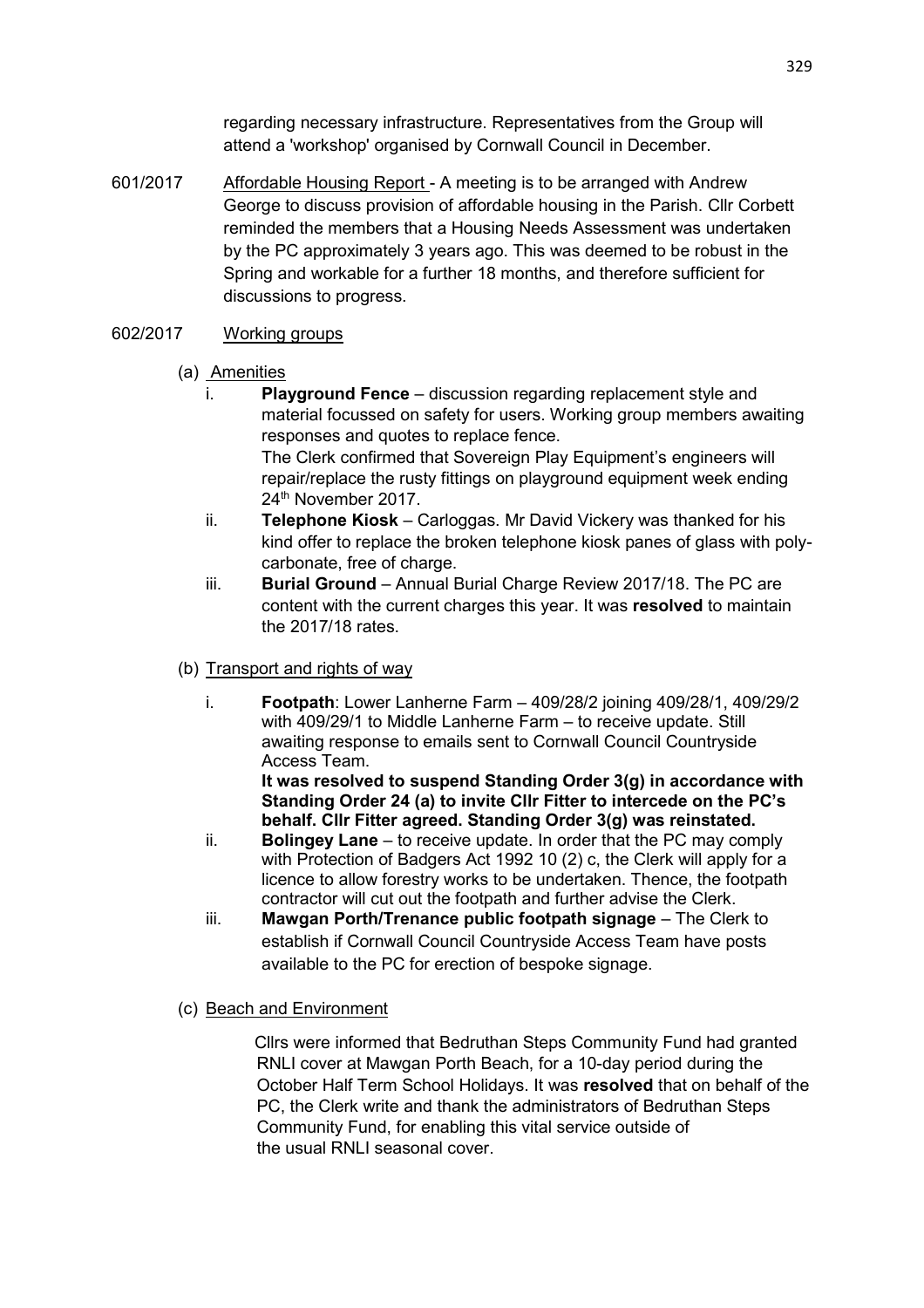603/2017 Digital Media for Parish Council – It was proposed by Cllr Thomas and seconded by Cllr R Cawley and **resolved** to trial a PC electronic noticeboard (via a PC Facebook Group). Cllrs T Thomas, R Cawley and D Carter to be administrators. A Social Media Policy to be agreed at the next meeting.

#### **In accordance with Standing Order 1(a), it was resolved to hear item 14 - Defibrillator before item 13 – Draft Budget.**

- 604/2017 Defibrillator located at St Mawgan. To discuss and agree to meet any shortfall (if any) of fundraising monies raised for payment of annual charges. It was **resolved** to cover any shortfall this year and look to review 2018.
- 605/2017 Draft Budget (circulated prior to meeting). It was reviewed. A discussion followed. The budget setting will form an Agenda item at the next meeting to be agreed prior to setting the precept for 2018/19.
- 606/2017 Annual Review of Standing Orders the Chair advised that a review had taken place, and a revised set of Standing Orders seeking approval will be circulated prior to the next meeting.
- 607/2017 Miscellaneous Running Costs to agree to pay:
	- a) Church Clock Maintenance 2017 £150. It was **resolved** to pay in December.
	- b) Fountain Cleaner 2017 £50. It was **resolved** to pay in December.
- 608/2017 To receive reports from meetings none

### **The Clerk left the room at this juncture**

609/2017 Staffing Working Group and Clerk - review of Clerk's contracted hours

A proposal had been circulated prior to the meeting. The current allocation for the Clerk's hours is 50 hours per month, although it has been recognised for some time that this is insufficient due to additional responsibilities associated with the role. The Staffing Working group have reviewed the log of hours kept by the Clerk. Considerations were the gradual hand over of duties from the locum clerk and time for familiarisation with the role. The log shows an average of 64.21 hours per month over the year.

 The working group recommended that: 1. The Clerk's contracted hours be increased to 60 hours per month, with an additional 5 hours per month which could be claimed as overtime without having to be specifically requested. 2. The log of hours be continued so that the allocation can be reviewed annually. It was **resolved** to accept the Staffing Working groups recommendation and proposal.

### **The Clerk returned to the room**

610/2017 Accounts – to approve payment of accounts. Cllr Corbett proposed, and Cllr Tyson seconded, and it was resolved to approve payment of accounts as listed below: